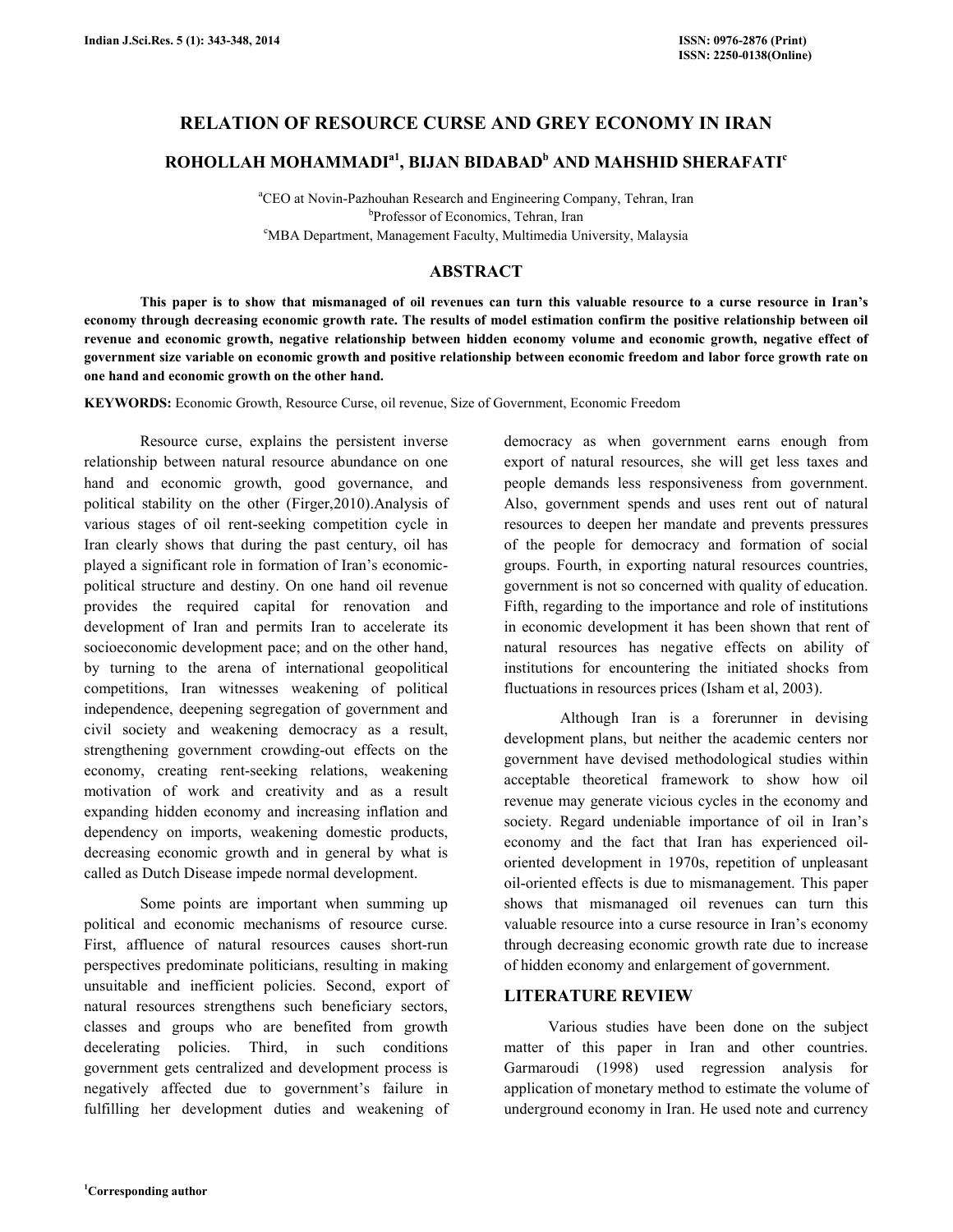to liquidity ratio as a suitable monetary index and in estimating the regression equation he attempted not only to estimate the volume of underground economy, but also its components. He covers Iran's economic changes during 1971-1995 and calculated the volume of underground economy. According to his findings, on average, size of Iran's underground economy in the cited period was equal to 23% of the legal economy.

 Ashrafzadeh and Mehregan (1999) used the same method to estimate the volume of Iran's underground economy during 1969-1995. They used regression to estimate the volume of illegal imports and exports during the period. The mean of the time series of the estimated underground economy is reported as 12% of legal economy.

 Arab Mazar Yazdi (2001) studied the trend of black economy in Iran during the past three decades in three time intervals of 1968-1978, 1978-1979 and 1989- 1988. Multiple indices were used to measure black economy. The results showed that changes in per capita income and openness of the economy play significant roles in the size of black economy in Iran, though from theoretical point of view, direction of effectiveness of the variables is not clear. The estimated results show high positive significant relations of the two cited variables on the size of hidden and illegal products.

 Azarmand (2007) used Tanzi method to estimate cash demand for estimating the size and trend of changes in hidden economy and tax evasion in Iran. On the basis of the results, the mean of hidden economy to GNP during the First, Second and Third 5-years Development Plans were 14.7%, 14.4% and 14.9% respectively. The correlation between the size of hidden economy and government's budget deficiency was estimated about 94%. The amount of tax evasion, based on this estimation, amounted to 23 thousand billion Rials in 2005.

 Esfandiari and Jamalmanesh (2002) analyzed underground economy and its effect on national economy using money demand regression. On the basis of the results, increase of some limitations such as commercial limitations will increase underground economy. Commercial liberation or decrease of other legal limitations without preparing necessary social, economic and cultural backgrounds do not decrease illegal trade and other illegal activities; and even can pave the way for their growths in absence of an efficient and capable government.

 Damania and Bulte (2003) concentrated the relationship between resource curse and democracy, but the relationship between resources poverty and economic growth has been also been studied. Moreover, this study also deals with non-governmental aspects that determine regulations and limitations over the economy. All in all, this research provides a socioeconomic model emphasizing on mutual effects of the two. Existence of political competition is found to be very important in maintaining resources and social welfare. When political competition is missing not only natural resources are destroyed, but also social welfare deteriorates. One of the most important aspects studied in this paper is the role of degrees of democracy versus dictatorship on other factors.

 Hafmester and Roldos (1997) compared trade cycles in Latin America and Asia using a structural VAR model. The results show that the main source of production fluctuations, even in the short-run, is the impulses of supply side such as productivity (structural reforms) and manpower supply.

 Bjornland (2000) analyzes the effects of oil price, supply and demand impulses on GDP and unemployment in Germany, England, Norway and USA. The results show that in all countries except Norway, oil price shock negatively affects short run production. In Germany, England and USA oil price shock in 1973-1974 played a significant role in depression in mid 1970s but the depression experienced in the beginning of 1980s were mostly due to supply and demand shocks in these countries. Demand (temporal)shocks were more important in explaining short-run production fluctuations in USA, England and Norway but after two to three years supply (permanent) shocks played the main role in production fluctuations. In Germany supply shocks played the main role in production fluctuations in all time spans.

## METHODOLOGY

 To find the causes and analyzing the relationship between increase of oil revenue and black economy growth and finally decrease of economic growth we used correlational and descriptive approach. We try to interpret what the past trends are related to the existing cond.

 Collected data relates to the time span 1959-2009 from Economic Report and Balance Sheet of Central Bank of Iran for the variables of economic growth rate, governmental expenses, oil revenues and active population. For making sure the reliability of data, they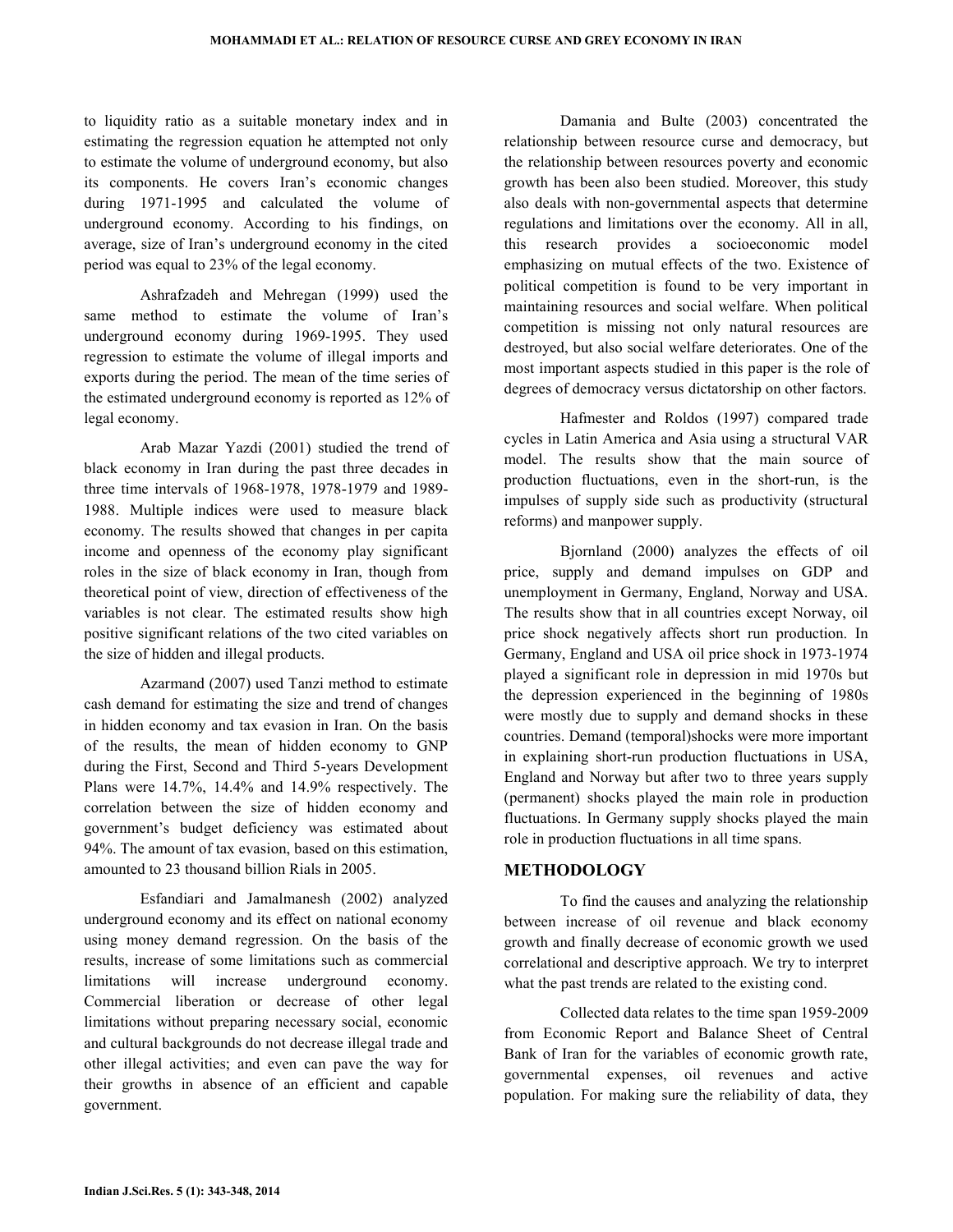were compared by the statistics of Asian Productivity Organization. Economic freedom index data was derived from Heritage Institute. This institute issues annual reports on economic freedom and in 2009 ranked different countries in terms of economic freedom in Wall Street Journal. This index is between 0 and 100, and 100 being the best status in terms of economic freedom. Hidden economy variable data were extracted from several studies done in Iran cited before. In most of these studies indirect methods have been used. Some of them supply some measures and data. Such researches have used exchange data, cash ratio, cash demand, latent variables, income gap, expenses data, fuzzy logic, etc. Direct method for estimation hidden economy variables needs special statistical data collection through polling, sampling, questionnaires, etc. which have not been done in Iran yet.

 The data supplied by Strategic Researches Center was used to estimate the size and trend of changes in Iran's hidden economy. This organization used Tanzi method to estimate cash demand. In Tanzi method, change in cash demand is supposed to be due to changes in underground economy due to changes in tax and

government regulations. Regarding the specifications of Iran's economy, using Tanzi method and suitable regression models, supposed values for money demand in no-tax-condition were estimated. Total cash circulating in hidden economy is the difference between supposed values and true values. Assuming that speeds of velocity of circulation of money in legal and hidden economies are equal, the size of hidden economy is estimated.

#### Empirical Investigation

 First of all, stationary status of variables was studied. A time series variable is stationary when its mean, variance and covariance are independent from time factor. Dickey-Fuller Unit Root Test and autocorrelation function were used to study stationary status of variables.

 ADF (Augmented Dickey-Fuller)statistic (t) is compared with Mackinnon Critical Values for Unit Root Test. If the t value is smaller than the critical value then the variable is stationary. The following table shows the results of unit root test for economic growth variable. Since the value (-3.6890) is less than the critical value it can be concluded that the variable is stationary:

#### Table 1: Stationary test for economic growth variable

| Null Hypothesis: G has a unit root               |              |             |           |
|--------------------------------------------------|--------------|-------------|-----------|
| Exogenous: Constant                              |              |             |           |
| Lag Length: 0 (Automatic based on SIC, MAXLAG=8) |              |             |           |
|                                                  |              | t-Statistic | Prob. $*$ |
| Augmented Dickey-Fuller test statistic           |              | $-3.68903$  | 0.0088    |
| Test critical values:                            | $1\%$ level  | $-3.63941$  |           |
|                                                  | $5%$ level   | $-2.95113$  |           |
|                                                  | $10\%$ level | $-2.6143$   |           |
|                                                  |              |             |           |

\*MacKinnon (1996) one-sided p-values.

 The following table shows the summary of the results of Dickey-Fuller test for the model variables. Regarding to the results, economic growth, economic

freedom and population growth rate are stationary and government size variable and oil revenue variables are stationary in first and second orders respectively.

| Variable   | Dickey-Fuller Statistic | Maximum Mackinnon Value | Result         |
|------------|-------------------------|-------------------------|----------------|
| <b>GOE</b> | $-3.6394$               | $-0.5953$               | Non-Stationary |
| D(GOE)     | $-3.6463$               | $-5.8434$               | Stationary     |
| EF         | $-3.6394$               | $-4.2314$               | Stationary     |
| <b>NOE</b> | $-3.6891$               | $-6.9624$               | Stationary     |
| <b>OI</b>  | $-3.6998$               | 3.4948                  | Non-Stationary |
| D(OI)      | $-3.7240$               | 2.9552                  | Non-Stationary |
| DD(OI)     | $-3.7114$               | $-3.8900$               | Stationary     |
| <b>GWP</b> | $-3.6394$               | $-4.2345$               | Stationary     |

Table 2: Dickey-Fuller Test of variables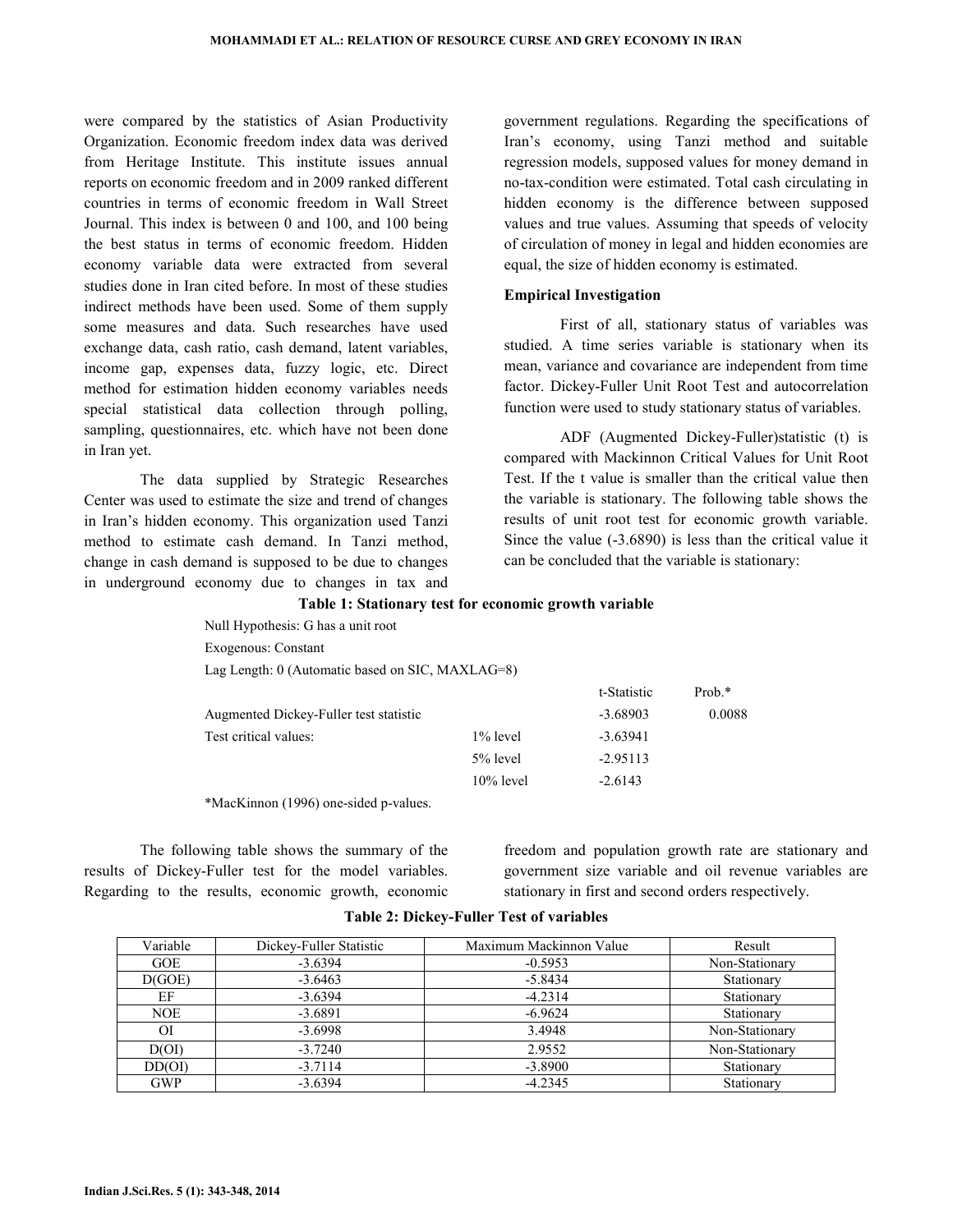Limi's Model (2007) was used from among the models on resource curse. In Limi's model the phenomenon of resource curse is studied using an economic growth model. Within the framework of ecological-economic theories, in this model, energy (here oil) is the main factor affecting production and capital is used as the main intermediate factor that needs energy. Limi uses the applied method of Mankiw, Romer, and Weil (1992); Barro and Sala-i-Martin, (1995); Barro (1997) to test the relationship between resource curse and the above variables. The model on the basis of which he commences his analysis is as follows:

$$
g = \alpha_{\rm o} + \alpha_1 \theta + \alpha_2 M I N + \alpha_3 T R A + \alpha_4 N + \alpha_5 X
$$

Where:

G: Annual increase in GDP

 $\theta$ : Volume of unofficial or out-of-law economy which, according to Kalinga's definition are those activities which are not included in GDP. For calculating the volume of the out-of-law economy he used the statistics of International Transparency Organization.

MIN: Income of natural resources which is an indicator of accessible resources.

- TRA: Economic freedom index
- N: Active population growth rate

 X: Amount of government's supervision on the economy or the size of government. There are different indicators for government interference. Here the share of government expenditures in GNP has been used as an indicator for measuring government interference in the economy.

 In this model economic growth is dependent variable and hidden economy, oil income, economy freedom degree, active population growth rate and the size of government are as dependent variables. Within the framework of Kalinga's resource curse model the following equation was specified and estimated for Iran economy.

 $G = \alpha + \alpha_1 NOE + \alpha_2 OI + \alpha_3 EF + \alpha_4 GWP + \alpha_5 GOE + u$ G: Economic growth

NOE: Hidden economy

OI: Oil revenue

EF: Economic Freedom

- GWP: Labor force growth rate
- GOE: Size of government
- u: Disturbance term

 The model was estimated using ordinary least squares.  $R^2$  of the estimated model is about 64%. That is 64% of changes in economic growth can be explained by hidden economy, population growth rate, size of government, economic freedom and oil revenue. At level of significance of 95%,the F statistic of the model should be over 3.8. The F statistic of the model is 8.42 and the fitted model is totally significant. Durbin–Watson statistic is 1.91 and there is no serial correlation in error term.

 $0.0013 GWP - 0.915 GOE$  $G = 34.12 - 0.00076 \text{N}$ OE + 0.0034OI + 0.0823EF +

(99.2) (-6.47) (18.59) (6.22) (10.94) (-2.67)  $R^2$ =0.64F=8.41

 Four hypotheses of were tested by the above equation:

- 1. Increase of oil revenue has a positive effect on economic growth by providing capital and intermediate equipment and materials needed in production.
- 2. Increase of hidden economy volume results in decrease of economic growth.
- 3. Increase of the size of government has a positive effect on economic growth.
- 4. Increase of active population has positive effect on economic growth.
- 5. Increase of active population has positive effect on economic growth.

 Based on the results the first hypothesis on existence of a significant relationship between oil revenue and economic growth is confirmed. The t statistic of oil revenue variable is estimated 18.59 (more than 1.96); thus, at 95% level of significance there is a positive relationship between oil revenue and economic growth. In other words, one unit of increase in oil revenue causes an increase of 0.0034 units in economic growth. In other words, oil revenue is not a curse for Iran's economy.

 The t-statistic of hidden economy volume was estimated -6.47; thus, at 95% significance level the relationship between hidden economy volume and economic growth and the second hypothesis is accepted. The hidden economy variable has negative effect on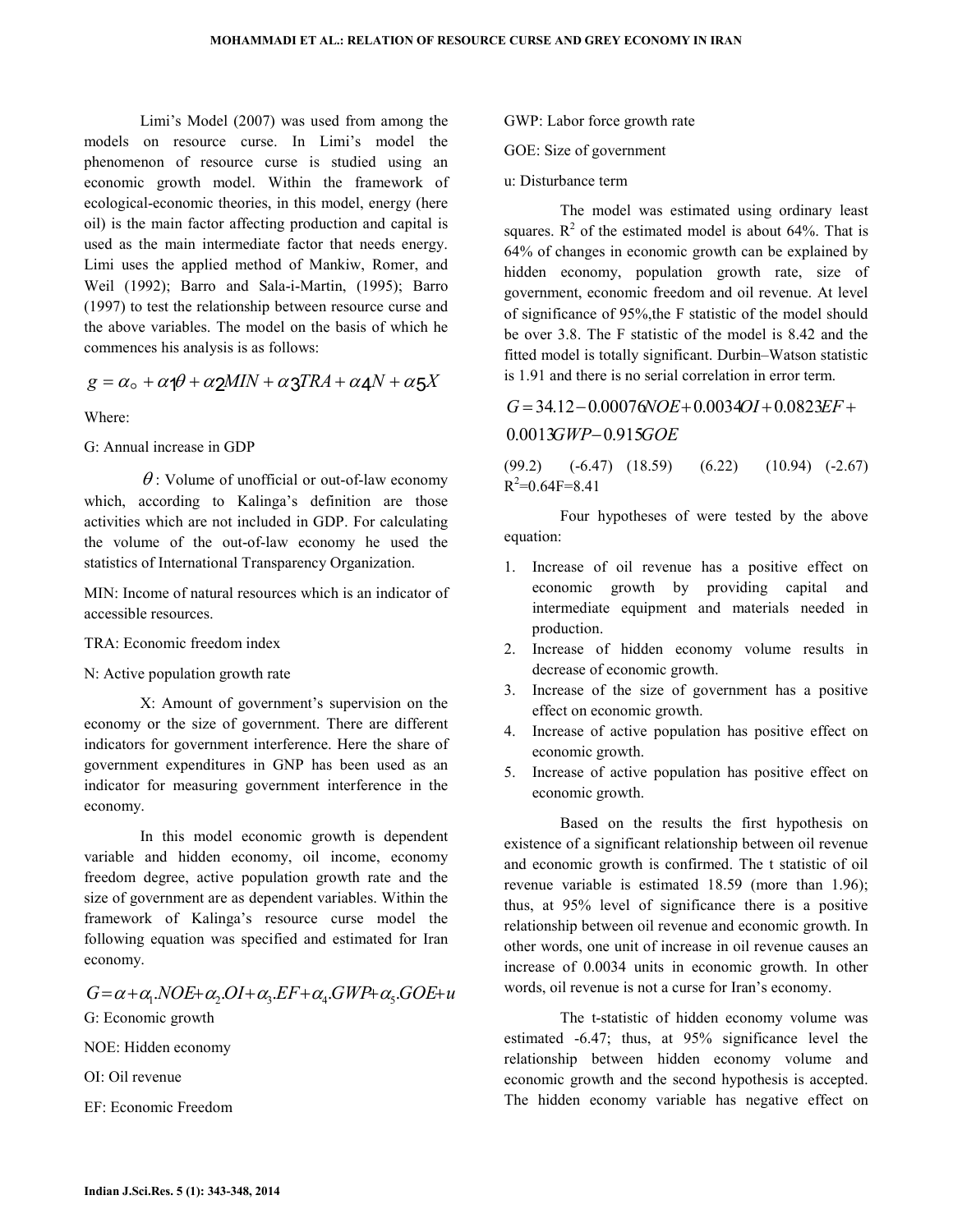economic growth and one unit increase in hidden economy causes a decrease of 0.00076 units in economic growth.

On the basis of the third hypothesis, the expansion of the size of government has a negative effect on economic growth. The t statistic of government size variable is estimated to -2.67. Therefore, at 95% significance level there is a relationship between size of government and economic growth. Also, the results show that the size of government has a negative effect on economic growth that confirms crowding-out effect. One unit increase in size of government decreases economic growth equal to 0.915 units. economic growth and one unit increase in hidden<br>economy causes a decrease of 0.00076 units in economic<br>growth.<br>On the basis of the third hypothesis, the<br>expansion of the size of government has a negative effect<br>on economic

The t statistic of economic freedom variable is estimated to be 6.22. At 95% significance level there is a significant relationship between economic freedom and economic growth. Also, economic freedom has a effect on economic growth with the estimated coefficient of 0.82.

For the fifth hypothesis, increase of active population shows a significant positive effect on the economic growth as well. T statistic of active population growth rate is estimated to 10.94 and is significant at 95% level. Active population growth rate has a positive effect on economic growth and with the estimated coefficient of 0.0013. effect on economic growth with the estimated coefficient<br>of 0.82.<br>For the fifth hypothesis, increase of active<br>population shows a significant positive effect on the<br>economic growth as well. T statistic of active population

To check autocorrelation and heteroscedasticity we used LM test and White Test. The results of tests show that the estimated equation has no problem of autocorrelation and heteroscedasticity. Normality of residuals were checked by looking at kurtosis, skewness and Jarque-Berastatistics. Regarding the values of kurtosis, skewness and Jarque-Bera (0.39) which are not so high it can be concluded that the null hypothesis of normal residual term is not rejected.



#### CONCLUSION AND DISCUSSION

Expect 1: Residual term normal distribution test<br>
Sestimated to be 6.22. At 95% significance level there is a<br>
significant relationship between economic freedom and<br>
significant relationship between economic freedom and<br>
l In order to use oil revenue correctly we need to look at oil as a wealth not as a source for paying current expenses of the government. Along this purpose, we need to turn this natural exhaustive resource to other sustainable and renewable forms of wealth. Oil reserves are limited and not renewable and technological developments can decrease the usages of this natural wealth by increasing the efficacy of machinery and equipment and creating alternatives for oil and through assessed investment on manpower, s suitable projects and development of technology. Part of oil revenue spent on current expenses of government should be limited within strict sustainable regulations.

Direct distribution of oil revenue among the people of the society, such as the policy followed in Venezuela and to somehow in Iran (as energy subsidies), or indirect distribution of it through subsidized goods and services or free-of-charge grant to supporters of government, such as the policy run in Iran, result in promotion of anomalous consumption and dependency of the people on governmental alms. This exacerbates oil oriented and rent-seeking problems and destroys work motivation, wealth production, competition and economic efficacy. charge grant to supporters of<br>the policy run in Iran, result in<br>us consumption and dependency of<br>mental alms. This exacerbates oil-

Establishment of Oil Reserve Fund in order to save surplus oil revenue and its use when oil prices fall low in global markets plays a significant role in controlling and managing oil-revenue initiated crises due to oil price fluctuations, and creates economic and political stability and helps correct exploitation of oil revenue. Right use of Oil Reserve Fund should be institutionalized in administrative regulations. For and rent-seeking problems and destroys work<br>on, wealth production, competition and economic<br>Establishment of Oil Reserve Fund in order to<br>plus oil revenue and its use when oil prices fall<br>global markets plays a significant